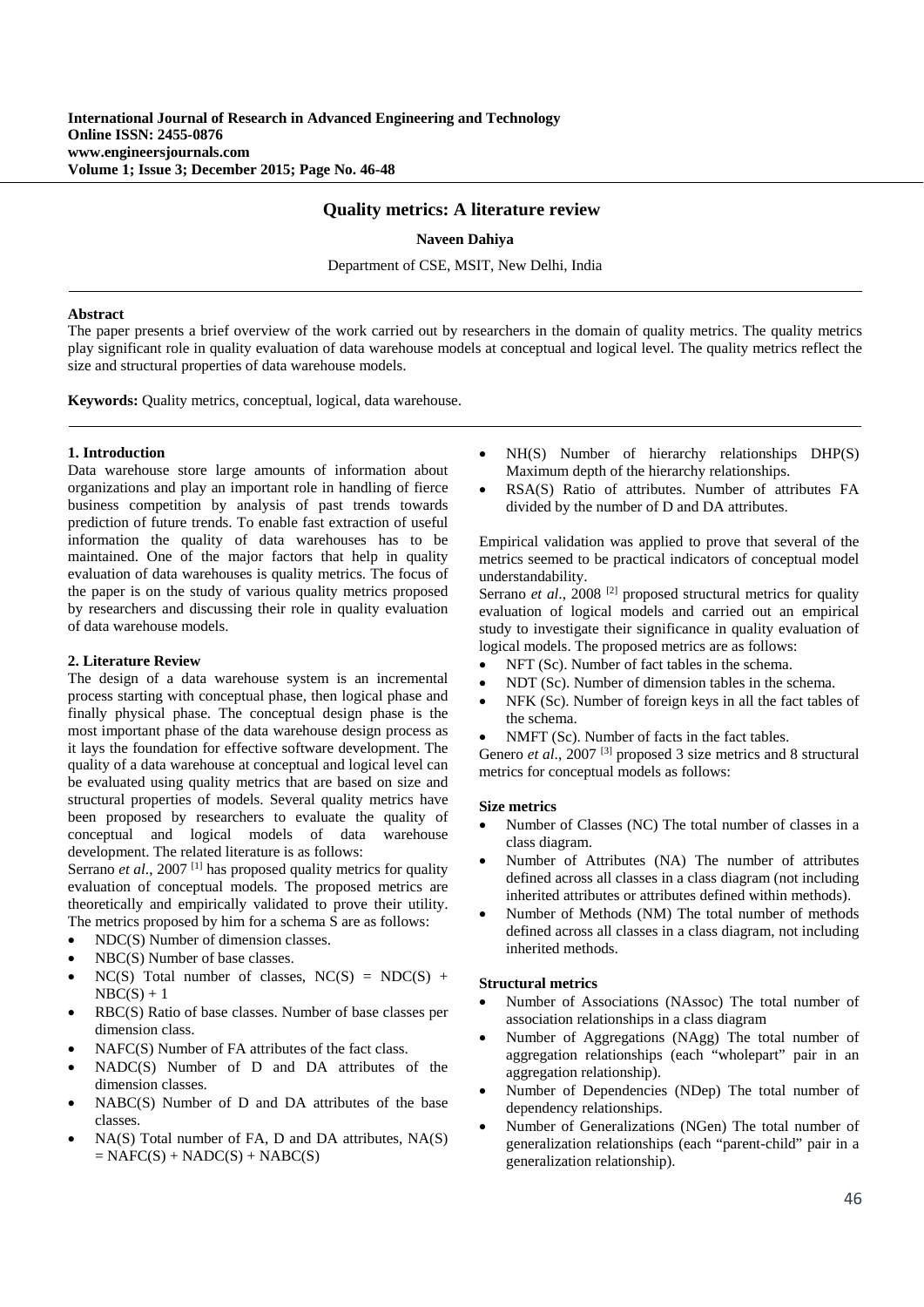- Number of Generalization Hierarchies (NGenH) The total number of generalization hierarchies, i.e. it counts the total number of structures with generalization relationships.
- Number on Generalization Hierarchies (NAggH) The total number of aggregation hierarchies, i.e. it counts the total numbers of "whole-part" structures within a class diagram.
- Maximum DIT (MaxDIT). The maximum DIT value obtained for each class of the class diagram. The DIT value for a class within a generalization hierarchy is the longest path from the class to the root of the hierarchy
- Maximum HAgg (MaxHAgg) The maximum HAgg value obtained for each class of the class diagram. The HAgg value for a class within an aggregation hierarchy is the longest path from the class to the leaves.

Basili *et al.*, 1999<sup>[4]</sup> discussed the importance of experimentation in empirical validation. The main focus was on defining goal and hypothesis, experimentation and validity threats to experiments.

Calero *et al.*, 2001<sup>[5]</sup> proposed various metrics for different configurations of data warehouse schemas.

- Table metrics: NA, NFK
- Star metrics: NDT, NT, NADT, NAFT, NA, NFK, RSA, RFK
- Schema metrics: NFT, NDT, NSDT, NT, NAFT, NADT, NASDT, NA, NFK, RSDT, RT, RFK, RSDTA

Also these metrics were theoretically validated to prove their relevance.

Shull *et al.*, 2008<sup>[6]</sup> focused on the role of replications in empirical study. Replications were categorized in two types:

- Exact replication
- Conceptual replication

Exact replication was further classified as dependent and independent replication. Goals, benefits, limitations of each were discussed with due emphasis on documentation.

Moody, 2005 [7] discussed various theoretical and practical issues in evaluating the quality of conceptual models with special emphasis on experimental techniques.

Gosain *et al.*, 2011<sup>[8]</sup> conducted a replica study to explore a correlation between understandability and metrics proposed by Serrano *et al*., 2008. The results show that NFT, NDT, NFK have significant role towards predicting understandability of logical schemas, while NMFT was not found to be correlated to understandability. Also the combined effect of different combinations of metrics using univariate and multivariate regression was carried out.

Lucia *et al.*, 2010<sup>[9]</sup> conducted three sets of controlled experiments aimed at analyzing whether UML class diagrams are more comprehensible than ER diagrams during data models maintenance. The results indicated that UML class diagram subjects achieved better comprehension levels.

Hofman, 2011 <sup>[10]</sup> conducted an empirical validation to analyze the 'history effect' in software quality evaluation process. A simplified method was proposed to manipulate observed quality level for a product, thereby making it possible to conduct research. The results showed significant negative influence of negative experience of users on final opinion about software quality regardless of its actual level.

kpodjedo *et al*., 2011 [11] performed an investigation to find the usefulness of elementary design evolution metrics to identify defective classes. It was shown that design evolution metrics make significantly better predictions of defect density than other metrics and thus help in reducing testing effort by focusing test activity on reduced volume of code.

Haigh,  $2010$  <sup>[12]</sup> conducted an empirical study involving survey of more than 300 current and just graduated students asking them to rate the importance of 13 quality attributes related to software. The results showed differences in some but agreement in many areas.

# **3. Research Implications**

The paper presents various quality metrics proposed by several researchers and their relative importance in quality evaluation of data warehouse models. The study of existing literature gives a clear understanding of quality metrics and their applications. The basic knowledge about quality metrics can be used by researchers to propose new metrics for quality evaluation of data warehouse models and prove their utility by conducting theoretical as well as empirical validation. As more relevant metrics are discovered, more accurate will be the quality evaluation of data warehouse models.

## **4. Conclusion**

In the paper, several quality metrics and their role in quality evaluation of data warehouse models is discussed. The current literature cannot be said to be exhaustive due to several limitations of accessibility and time constraints. The literature can be further enhanced by discovering new relevant quality metrics and predicting their role in quality evaluation of data warehouse models.

# **5. References**

- 1. Serrano M, Trujillo J, Calero C, Piattini M. Metrics for data warehouse conceptual models understandability, Information and Software Technology 2007; 49(8):851- 870.
- 2. Serrano MA, Calero C, Sahraoui HA, Piattini M. Empirical studies to assess the understandability of data warehouse schemas using structural metrics. Software Quality Journal.2008; 16(1):79-106.
- 3. Genero M, Poels G, Piattini M. Defining and validating metrics for assessing the understandability of entity– relationship diagrams, Data & Knowledge Engineering, 2008; 64(3):534-557.
- 4. Basili V, Briand L, Melo W. A validation of objectoriented design metrics as quality indicators, IEEE transactions software engineering 1999; 22(10):751-61.
- 5. Calero C, Piattini M, Pascual C, Serrano M. Towards Data warehouse Quality Metrics, International Workshop on Design and Management of Data Warehouses (DMDW'01), 2001.
- 6. Shull F, Jeffrey Carver C, Sira Vegas, Natalia Juristo. The Role of Replications in Empirical Software Engineering. Journal of Empirical Software Engineering Springer. 2008; 13:211-218.
- 7. Moody D. Theoretical and practical issues in evaluating the quality of conceptual models: current state and future